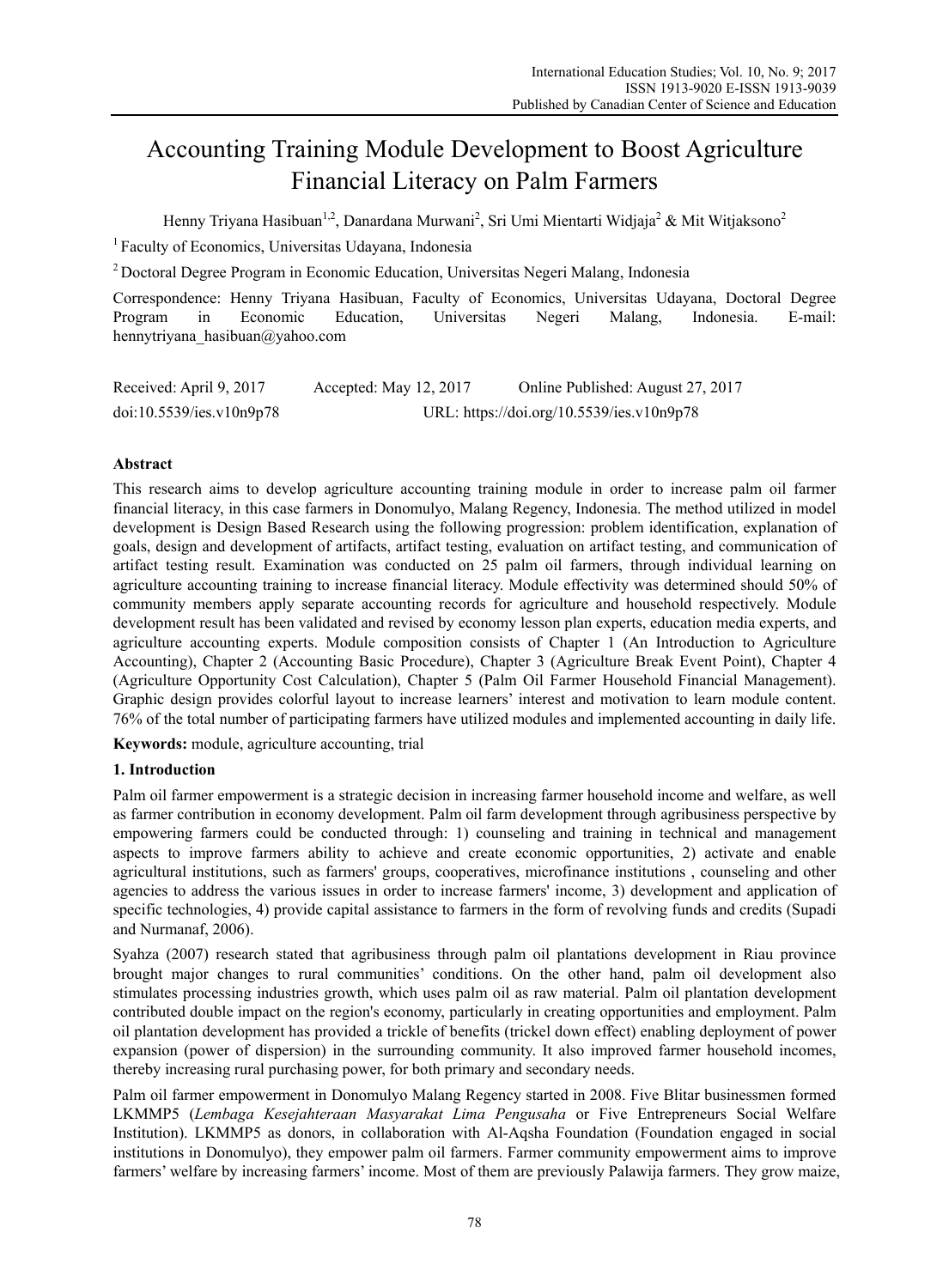cassava, and other palawija plant. Income generated from cassava and maize yield could not make ends meet in farmers household. Therefore a lot of farmers are encouraged to participate in farmer empowerment program.

LKMMP5 distributes seeds, fertilizer and money to be used by farmers through Al-Aqsha Foundation. They have been conducting it for three tears straight without compensation. Forementioned funding is ZIS (*Zakat Infak and Shodakoh*) LKMMP5 fund. Al Aqsha Foundation acts as the Agricultural Counselor (PPL). High quality seed comes from *Balai Benih Sawit* (Palm Seed Institution) in Medan. Two factoryion seeds were distributed to farmers in Donomulyo Malang as initial stage. Each farmer obtained seedlings equal to their respective lands to be planted with palm oil. As long as palm oil tree has not yielded, the farmers could plant corn or cassava as *crop intercropping. Fourth year after plantation in Donomulyo, the plants began to produce TBS (Tandan* Buah Segar or Fresh Fruit Bunches).

Donomulyo region possess 268 palm oil farmers managed by 25 group leaders. Each group leaders guide different number of farmers under them. South Donomulyo TBS fare better compared to North Donomulyo TBS. Nearly every palm oil farmer in South Donomulyo gain support from PPL (*Penyuluh Pertanian Lapangan* or Agriculture Counselor), LKMMP5 and group leaders. A large number of family members in this region are former TKI (*Tenaga Kerja Indonesia* or Indonesian Labor Force) who worked in Malaysian Palm Oil Plantation. Support and TKI experience resulted in better palm oil yield in South Donomulyo compared to North Donomulyo.

Donomulyo palm oil farmer empowerment, as stated by Al-Aqsha Foundation administrator, is considered successful due to the following facts: (1) Palm oil trees could grow on Donomulyo soil (2) Palm trees planted in Donomulyo region could bear fruit and yield similar result to Sumatra plantation (3) TBS yields are directly marketed to South Blitar near Donomulyo borders namely PT Sawit Harum Madani as palm oil processing factory (4) Community suspicion regarding palm oil damage to environment, especially lack of clean water sources was not proven (5) Increase in palm oil farmer society revenue. (6) Prices set by PT Sawit Harum Madani (palm oil processing factory near Donomulyo) are set on the same price (entire yield regardless of palm oil age) and has no effect should palm oil value fluctuates, and not to cause discord among farmers (7) Entire cost of TBS freight is not charged to farmers but to PT Sawit Harum Madani instead. Genenova (2014) research titled empowerment failure of palm oil farmer in Wambers village, Karoom Regency Papua. High freight on harvested yield was imposed on palm oil farmer instead of palm oil processing factory. Palm oil farmer refused to harvest their palm oil field due to imposed freight cost, despite palm trees having yielded fruit.

Palm oil farmers could benefit from palm oil yield for 25 years, with proper care and maintenance. To achieve maximum benefit, farmers require additional cost such as fertilizer, pest extermination, labor force, and equipment procurement cost. The highest cost among those additional costs is fertilizing procedure which is conducted every three months. There are few farmers who do not fertilize their palm oil field regularly therefore it does not produce optimally. These farmers claim for not possessing enough funds to procure fertilizer. There are also farmers who are tempted to substitute palm oil trees with sengon. Despite so, substituting palm trees to sengon trees require large amount of money which includes sengon seedling procurement and palm tree field demolizing.

Farmer community low education level influenced their behavior which inversely proportional to their welfare. In order to increase welfare, palm oil farmers are expected to take a role as themselves and manager. As a manager, farmers are required to understand how to utilize various production factors such as field, labor, and capital effectively in order to obtain maximum profit.

Most of palm oil farmers in Donomulyo do not perform agriculture accounting. This behavior is caused by farmers' behavior which includes low level of knowledge, attitude, and skills on agriculture accounting. Despite existing farmers groups in Donomulyo, counseling programs have not covered financial management and accounting. Most of farmers do not conducting accounting. They only recall real cost on their respective agriculture activities by memory. Despite so, after thorough financial examination these farmers experience monetary loss. Not every cost was accounted by the farmers such as household labor providing a hand in agriculture activity. These labor forces are not paid. Nevertheless their efforts had to be accounted for.

This indicates agriculture accounting is considered unimportant. Nevertheless by conducting proper agriculture accounting in accordance with guidance, the farmers would be capable of managing their agriculture finance well and therefore would be able to expand their business. According to Susanti (2013) accounting application is parallel to financial literacy. It means by applying accounting in their daily life, it would increase their financial literacy. Ester (2012) explains research result regarding accounting training in Hutumuti Leitimur Village in Ambon. The researcher concluded that participants' knowledge on accounting has increased after agriculture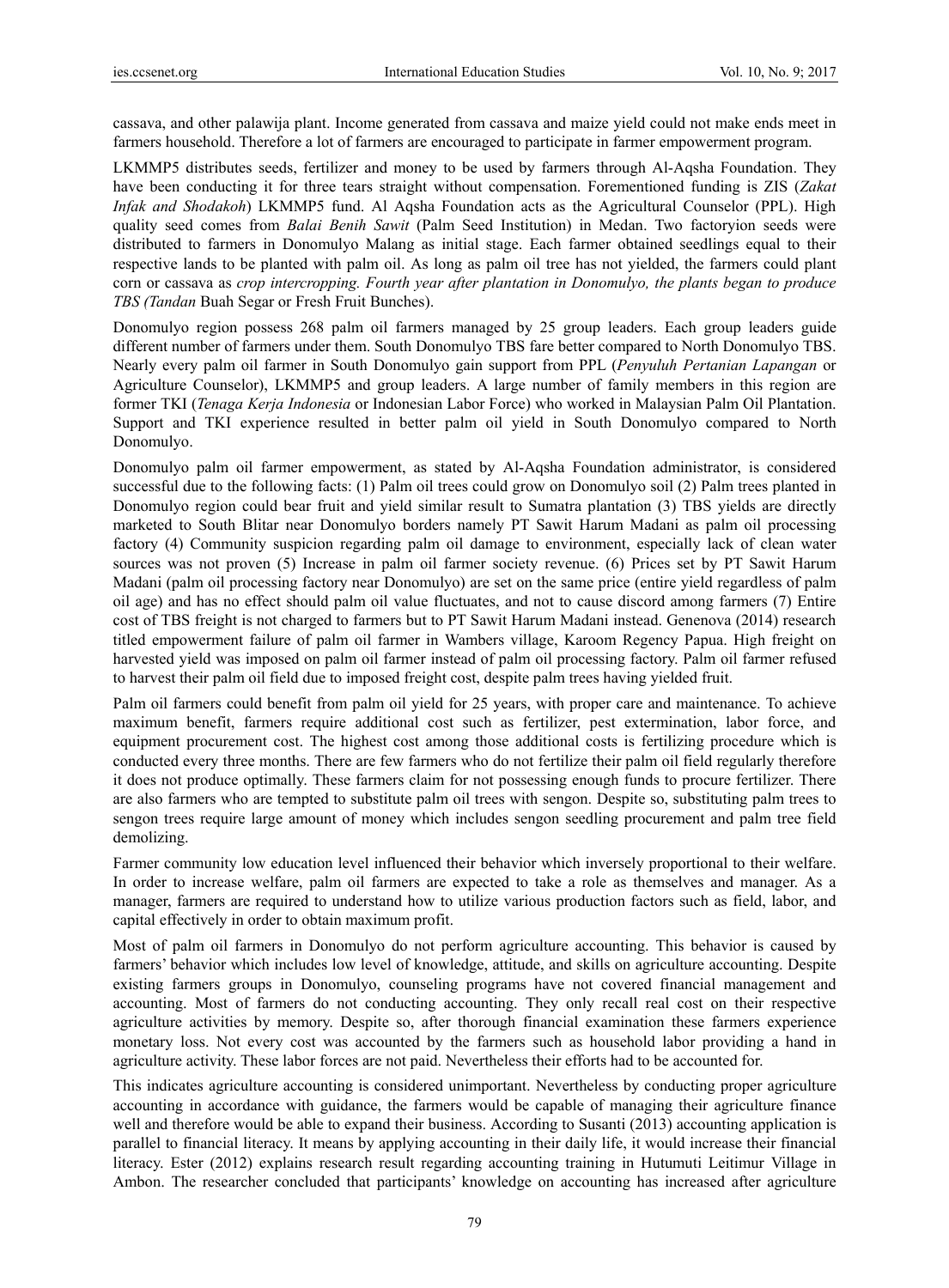financial accounting training as much as 92.31%.

Based on research background above, existing research problem identified in Donomulyo palm oil farmers are as follows: (1) Most of palm oil farmer community do not conduct cash income and outcome accounting (2) Palm oil farmer are incapable of accounting profit/loss generated from their income (3) Palm oil farmers do not understand opportunity cost application (4) Palm oil farmer do not understand how to manage and expand their business from obtained profit/loss.

Fore mentioned problems caused stagnancy in farmer welfare; therefore agriculture accounting training is required.

#### 2. Method

The research method utilized is Design Based Research (DBR) approach, which is a flexible method. The researchers collaborated with Al-Agsha Foundation from initial step of module development program. Trial subjects are male palm oil farmer under Al-Aqsha Foundation guidance who has been receiving ZIS funds for three consecutive years from 2008. Group examination was conducted on 8 (eight) palm oil farmers. On the other hand, field examination was conducted on 25 (twenty five) palm oil farmers. Suparman (1977) provides sample limitation on field examination subjects for 10-30 people. Data analysis was conducted through the following process: module creation, module testing, and module revision. Percentage analysis technique was utilized to measure modul prototype accuracy. This technique is conducted in order to examine number of learned community members (in percentage) capable of performing separate accounting for agribusiness and household in daily life. Analysis result utilizing percentage analysis are described as follows: 0-25% (less effective), 26% -50% (quite effectively), 51% -75% (effective) and 76% -100% (very effective)

#### 2.1 Study Design

Design-Based Research application in agriculture financial literacy development and implementation was adapted from Model 6-Phase developed by Peffers et al. (2007, as quoted in Elly & Levy, 2010).



Figure 1. Research procedure

## 2.2 Research Procedure

In each stage of development, findings of a preliminary study are presented, as well as development results, early product test, final product test and the final module revision.

## 3. Results

#### 3.1 Problem Identification Phase

Problem identification phase and community education level (palm oil farmer) is Elementary School (SD) 36%, Secondary (44%), High school (16%) and Bachelor Degree graduate (4%). Palm oil farmer age ranges about 30 -60 years. Under 40 years  $(4\%)$ , 40-50 years  $(84\%)$  and above 50 years  $(12\%)$ . Residents possess another job aside as oil palm farmers, namely; (44%) as a laborer, (24%) maize and cassava farmer, (16%) stock farmer and  $(16%)$  other occupation. Income earned by community is Rp 1,000,000 to Rp 2,000,000 (64%). Palm oil farmer community empowerment has managed to increase their income but it is inversely proportional farmer welfare level. One factor causing this issue is large number of participants did not apply accounting in everyday life. Data collected community needs and study material, which in turn exhibits the following result: (1) 84% of the learners requires a module on agriculture accounting application in daily life (2) 80% of the learners requires material on Break Event Point profit/loss calculation (3) 72% of the learners requires opportunity cost study and accounting (4) 100% of learners requires materials on household financial management. The results of the problem identification are described in following Figure 2.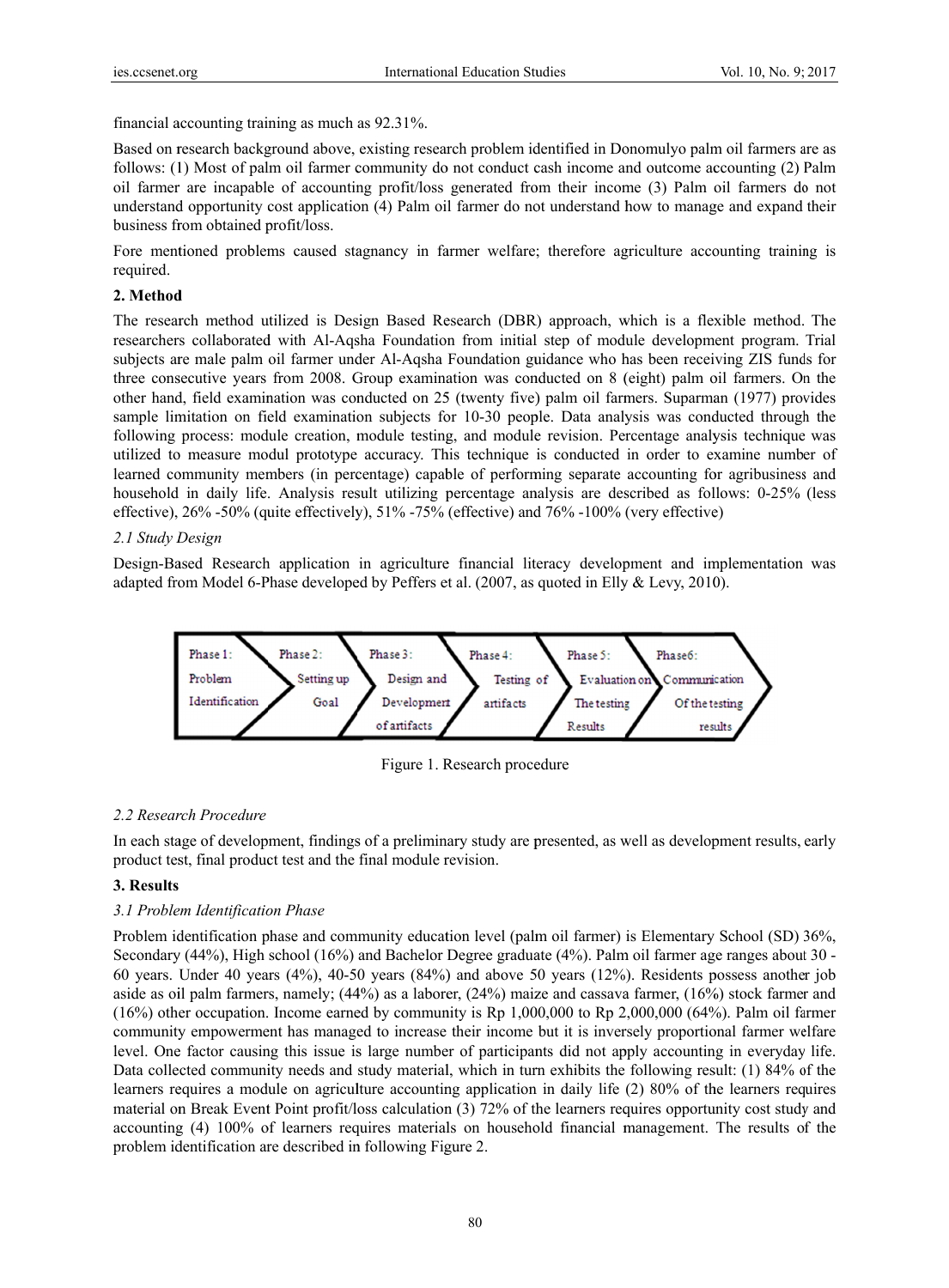

Figure 2. Problem identification process

## 3.2 Explaining Module Development Goal Phase

In formulating book keeping training modules to improve financial literacy, researchers, teams of experts (validator), facilitators and learners (palm oil farmer) collaborates by means of Focus Group Discussion (FGD). FGD identified agriculture accounting training modules to improve financial literacy. The purpose of agriculture accounting training module design is described in the following processes:

- Describing module formulation aim is based on first phase requirement. Training material is focused on a practical applications, method, and selected technique has to avoid techniques which promote transfer of knowledge from facilitators to participants (Lunandi, in Sunhaji, 2013).
- $<sub>b</sub>$ </sub> Modules are provided using participative learning method, module usage guidance is inserted inside, as well as agribusiness related practice questions and answer keys.
- Module stresses on group discussion. Adult education is conducted through discussion, whether in small or  $\mathbf{c}$ . large groups (Lunandi in Sunhaji, 2013).

## 3.3 Module Design and Development Phase

Preparing agriculture accounting module draft in order to increase financial literacy was based on Robert Gagne (in Nasution, 1997) education theory which is described as follows: Gaining Attention, Inform learner of Objectives. Stimulate recall of prior learning. Present stimulus material, Provide learner guidance, Elicit Performance, Provide Feedback and Assess Feedback, Enhance retention transfer.

Design and development process is conducted by researchers along with group collaboration (Al-Aqsha Foundation Board) in the following activities: preparation of module preliminary content, preparation of module content material, and module drafting. Module is titled as follows: Accounting Training Module to Increase Palm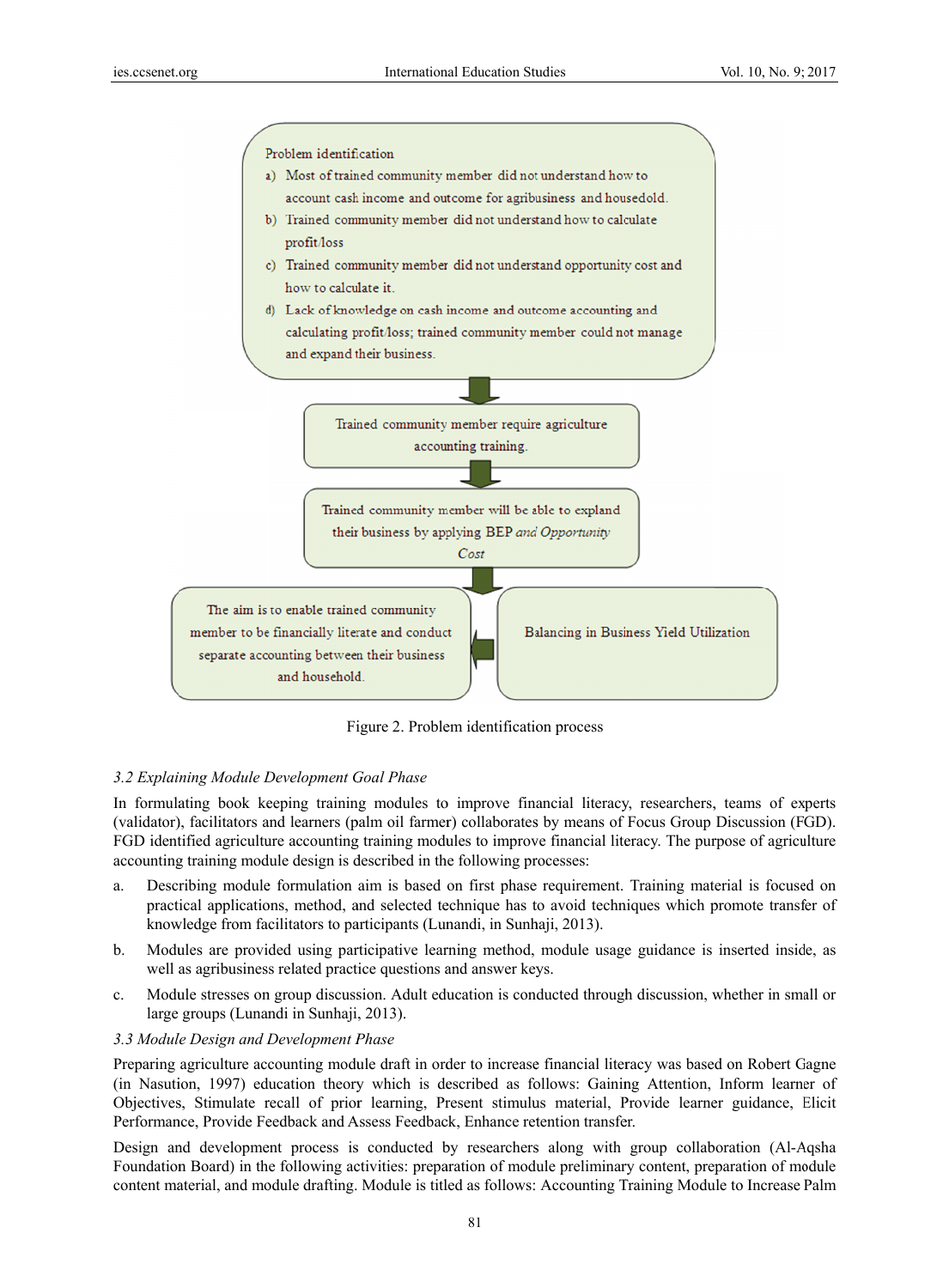Oil Farmer Financial Literacy. The structure of the module introduction section consists of (1) background to provide brief explanation regarding interconnection of each chapter in the module; module characteristics, advantages, and strength (2) Module usage requirement which contains prerequisites before user learn to use the modules (3) general purpose of modules which provide information on module objectives to be achieved by learners (4) instructions on module usage to participants and facilitators in using the module (5) Evaluation and assessment, which provides information on how to complete tasks and exercises in the modules. Main part of the module consists of: (1) Chapter 1 discusses introduction to agriculture accounting (2) Chapter 2 discusses accounting fundamentals and applications procedures (3) Chapter 3 discusses agriculture Break Event Point, (4) Chapter 4 discusses agriculture Opportunity Cost and (5) Chapter 5 discusses palm oil farmers household financial management. Each chapter contains basic competencies, indicators to be achieved, Content, Summary, Evaluation / problems in practice section, assessment criteria and Answer Key. Exercises vary each chapter starting from description, calculation, and multiple choices. Total score for each examination section is 100. Subject mastery is classified as follows: 67-100 is good category, 40-66 is adequate and s 0-39 is poor. The final part of the module is the Glossary and Resource Referral.

Module was validated prior to examination process. Agriculture accounting training validation examination process was conducted by economy learning plan, education media, and agriculture accounting experts. Validator team for economy learning and education media experts are professors of Universitas Negeri Malang. On the other hand, validator for agriculture accounting experts is practioners in agriculture accounting field. Module validation result exhibits that module is feasible to be examined.

#### *3.4 Trial Evaluation Phase*

Trial evaluation on agriculture accounting training in order to improve financial literacy was conducted in two steps, which are described as follows:

1) On Learning Process

Cash book accounting and financial report organizing learning process resulted in average grade of 50.36 (adequate category). Trained community members obtaining poor is 16%. These people possess elementary education level and are above 50 years old. Break Even Point (BEP) learning process resulted in average grade of 59.8 (adequate category). Poor category is 8% for those with elementary education level and are above 50 years old.

Opportunity cost and calculating opportunity cost learning process resulted in average grade of 67.56% (good category).

Palm oil farmer household financial management learning process with multiple choice utilized in determining trained community member literacy resulted in average grade of 68 (good category). Average grade for overall trained community members is 61.43% which is in adequate category. Learning process result indicates that agriculture accounting training module is effective to be utilized in agriculture accounting training.

2) Trial Result of Separate Accounting Application to Trained Community Member on Agriculture and Household in Daily Activity

Evaluation monitoring in accounting application conducted by trained community members in their daily activity was performed three times. Researcher used patrol model (Sayuti, 2010). Patrol model on learning process result measurement is a form of learning process evaluation. A facilitator as evaluator conduct observation on trained community member progress.

On first monitoring evaluation, 52% trained community member did not apply accounting in their daily activity, while 40% have applied accounting in daily activity despite having to go through revision process, 8% of trained community members have applied accounting in daily ativity with little revisions.

On second monitoring evaluation, 36% of trained community member have not applied accounting in agribusiness and daily activity. 56% have applied accounting in daily activity with revisions. 8% community members have applied accounting in daily activity with little revision.

On third monitoring evaluation, 24% trained community members have not applied accounting in daily activity. 76% have applied accounting. From the forementioned 76%, 8% of them have applied accounting in their daily activity properly, 32% have appled accounting in daily life with little revision, and 36% of them have applied accounting in daily life with guidance required due to revisions performed.

3) Observer (Collaboration Team) Response to Agriculture Accounting Traning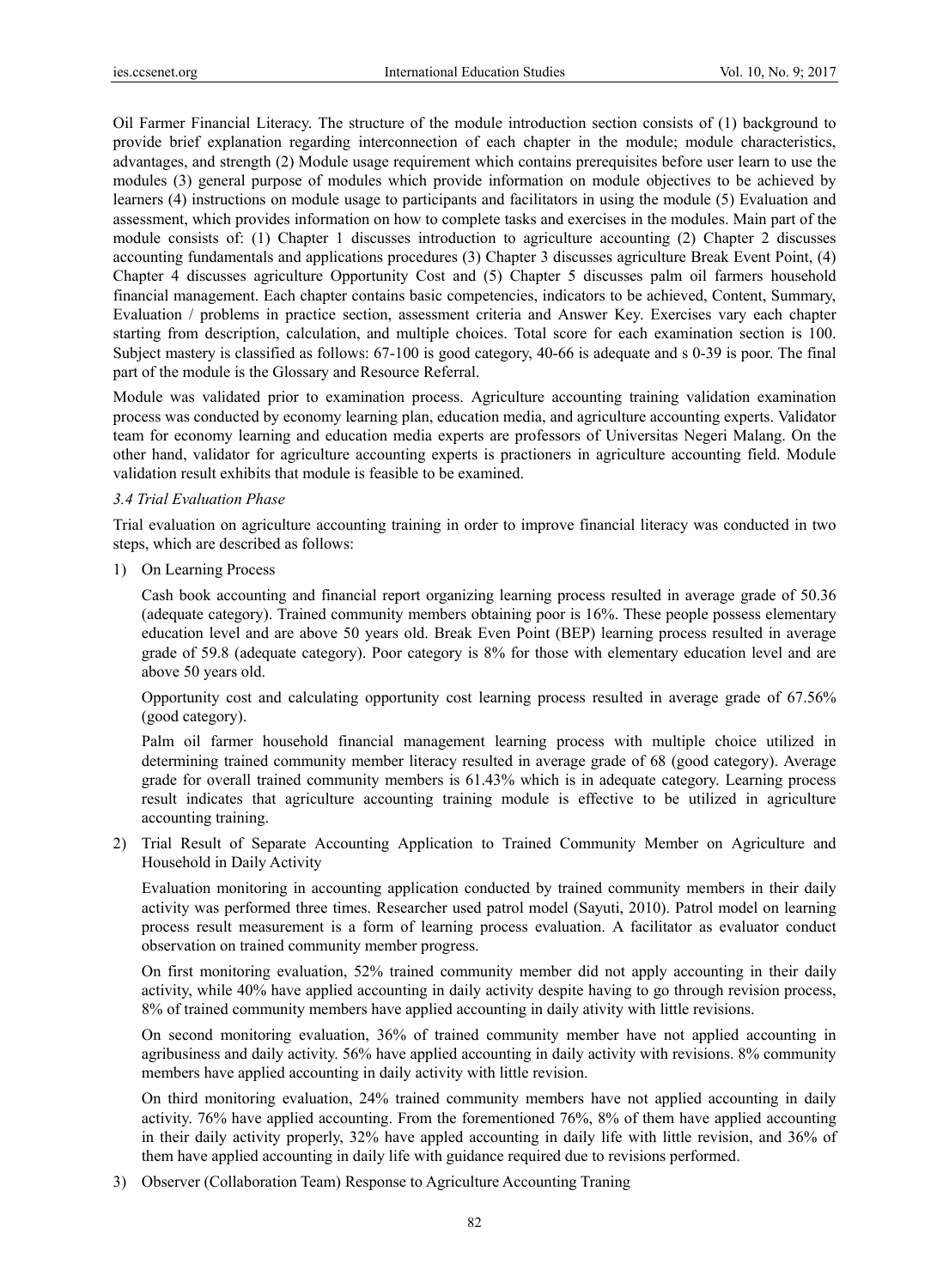Monitoring result on agribusiness accounting training by collaboration team (Al-Aqsha Foundation) exhibits very good process and produced 87.5% result. Lerning process, facilitator performance, participants, and facilitator technique.

Ellis and Levy (2010) states evaluation procedure is an indirect observation which is conducted to complement direct observation result and measuring quantitatively module appropriateness for the community members. It is also in accordance with Design Based Research characteristics in measuring qualitative and quantitative integrated research. Based on tryout, 76% of trained community members have applied separate bookkeeping between agriculture and household activity. This fact indicates that module is proven to be very effective as agribusiness accounting training media in endeavor to improve financial literacy. Trial analysis exhibits quantitative module and very effective therefore it is appropriate as education media for community members and their characteristic. Research result is parallel to Aisyah et al. (2011) that module usage could improve learner cognitive strategy.

Questionnaire test result aimed at community members to module content exhibits that 87% claimed that agribusiness accounting module is easy to understand.

## *3.5 Communication of Product Revision Phase*

Agriculture accounting training module has gained success in trial process with palm oil farmer in Donomulyo Malang Regency as test subjects. It is considered effective to be utilized. Empyrical findings have been discussed above; few research findings implications to andragogy application in economy education in non-formal education. Obstacles experienced during this process are described as follows:

- a. Trained community members who do not apply accounting in their daily activity is caused by low education level factor, aged at 50 years old or above. Therefore it is difficult for them to receive new information. They do not wish to add work load by applying accounting. Offered solution is providing black boards, board markers and erasers to record cash income and outcome in their respective households. In doing so it would enable other family members to provide aid in accounting processes and enable them to adapt over time as well as experience benefit from accounting.
- b. Trained community members who have applied accounting in agriculture and household activities yet still experience mistakes. Researcher and collaboration team cooperate in providing guidance to improve their book keeping and in accordance with SAK ETAP guidance SAK ETAP (Standar Akuntansi Keuangan Ekuitas Tanpa Akuntabilitas Publik or Financial Equity Accounting Standard without Public Accountability).
- c. Lack of capital issue for each fertilizer purchase faced by the farmers. Offered solution is by deducting palm oil harvest yield to purchase fertilizer. In the future, Al Aqsha Foundation could establish savings and loan cooperation as a bridge to capital issue faced by farmers.

## **4. Discussion**

This research has been successfully conducted through few phases. Each phases influences learning process result. On problem identification phase, informations related with participating community members are: education level, age, and number of household members, revenue level from palm oil, and other occupation other than palm oil farmer. In module formulation, factors under consideration are as follows: (1) Who are the community members? (2) How do these community members behave? (3) How prepared are these community members to study? And (4) How motivated are the community members or other characteristics that could contribute to their learning process?. Most of the participating community members (84%) are elementary school (*Sekolah Dasar*) and middle school or SLTP (Sekolah Lanjutan Tingkat Pertama) graduates. Participating community members aged above 40 is an obstacle in this training. Applied learning strategy is adult learning process by employing participative education, non-formal, with learning process conducted in local agriculture community. Andragogy core doctrine states that education is not merely transfer of knowledge from teacher to student, it is a learning process activity aimed at problem solving (Freire, 1985)

Objective description phase is conducted by explaining modules according to problem identification result. Therefore module objective explanation which states accounting application in daily activity for both agribusiness and household could improve financial literacy.

Design and development phase is a real activity phase conducted by arranging module draft. This module was arranged in five chapters. Module design was adapted according to existing farmer in Indonesia who possess low level of education, therefore module design have to be simple and interesting suited to their needs.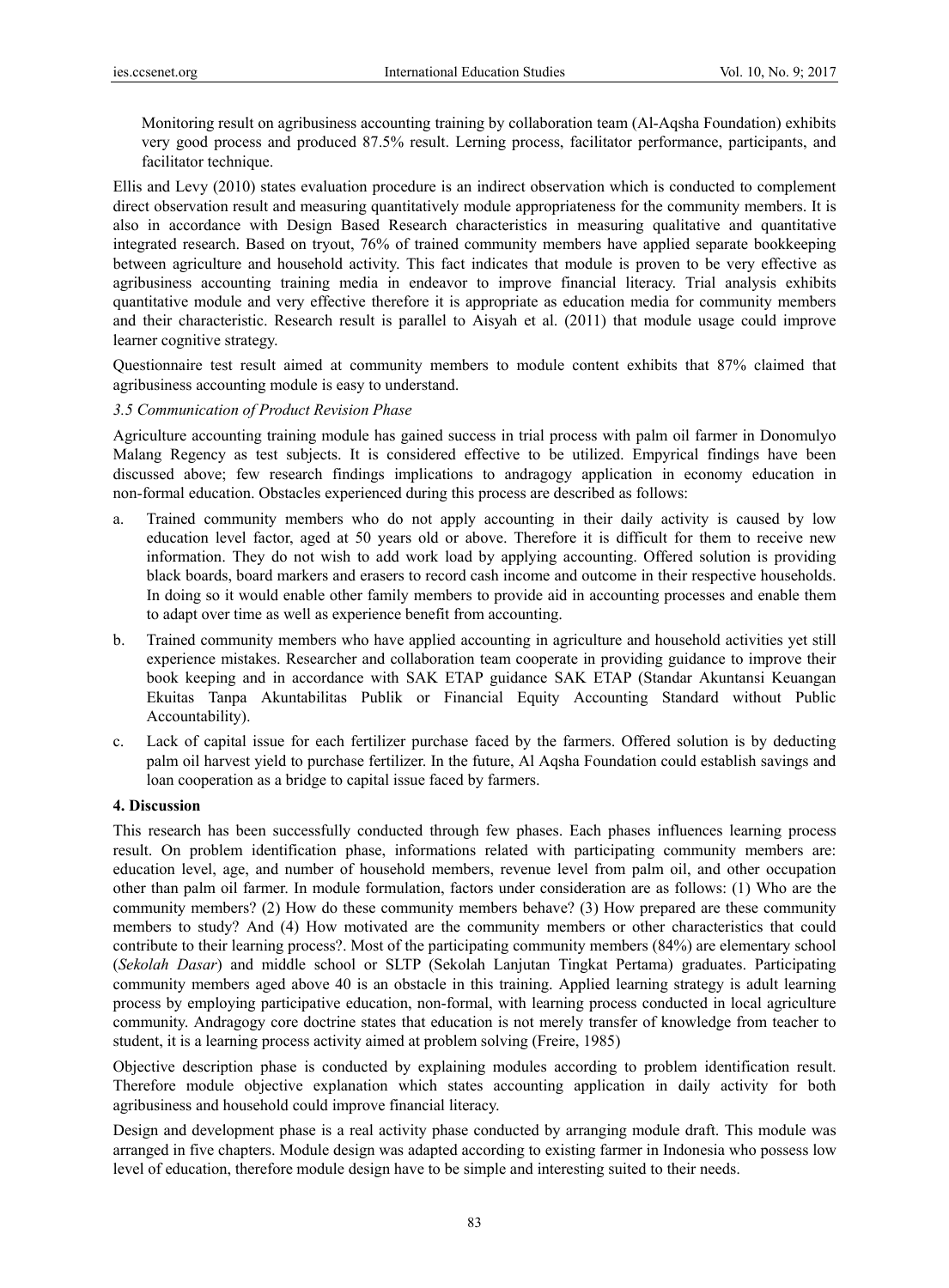Trial result exhibits 76% trained community members have applied accounting in their daily activity; therefore they have improved their financial literacy. (McRae, 1997 in Manurung, 2013) Financial literacy is one of bridge that forms prosperous family. Accounting application has been realized by applying accounting in daily activity and control monthly outcome. As much as 24% of trained community members do not apply accounting due to their inability to understand accounting during training process. Low education level and old age of 50 years old or above are factors which caused their difficulty in receiving new information (Anang et al., 2004). One of behavior which inhibits andragogy learning process is difficulty in accepting change.

Communication phase is a phase for module to be communicated with users, which are community members and facilitator. In this phase, module is known to have fulfilled the involved parties need (community members and facilitator). Therefore module development process have fulfilled requirements as stated by Plomp et al. (2007) that module have to be developed according to user need.

## **5. Conclusion and Suggestion**

#### *5.1 Conclusion*

Based on research result, there were several findings from research and development perspective, as well as developed product perspective stated as Product Development Strength and Weakness (Kekuatan dan Kelemahan Produk Pengembangan). Agriculture accounting training module to increase financial literacy strength and weakness is described as follows:

The following are few instances that could be considered developed product strength

- 1) Interesting for trained community members as it is suited to their needs. Therefore this module motivates them to study and apply accounting in their daily activity.
- 2) Agriculture accounting training module product to improve financial literacy is relevant with farmers needs especially palm oil farmers.
- 3) Agriculture accounting training module product uses simple accounting in order to enable farmers understanding and applying accounting in their daily activity easily.
- 4) This development product has been valicated by three experts in their respective fields: economy education plan, economy education media, and agriculture accounting. This module have been through trial process in participating community members. Modules contain figures, illustrations, and color variations which sparks learner interest.
- 5) Practice questions and key answers relevant to real conditions therefore making it interesting for participating community members to study it.
- 6) Module components are focused on agriculture accounting complemented with basic competency formula, achievement indicator, study guidance, and syllabus.

The following are few instances that could be considered as module weakness:

- 1) Community members participated in training are not disciplined in learning process. They undergo guidance in solving practice question.
- 2) Lack of facilities such as books, study room, and others rendered learning process ineffective.
- 3) Agriculture accounting module to improve financial literacy was not complemented with education media such as video and audio, therefore community members have to be more active in seeking out other education sources
- 4) Limited test subject, module were tested on palm oil farmers for the first time in Malang Regency as trial project in empowering palm oil farmers.
- 5) Time limitation in learning process application monitoring and evaluation in trained community members' daily activity. Therefore application result has not been recorded optimally.
- *5.2 Application Suggestion, Disemination, and Further Product Development*
- a. Application Suggestion

Suggestion provided to agriculture accounting module product users for community members, facilitators and every education force, either formal or non-formal forces, in applying this module is as follows:

1) Science and Technology (IPTEK) benefit for community in learning this module is by independently conduct accounting for both agribusiness and household activity.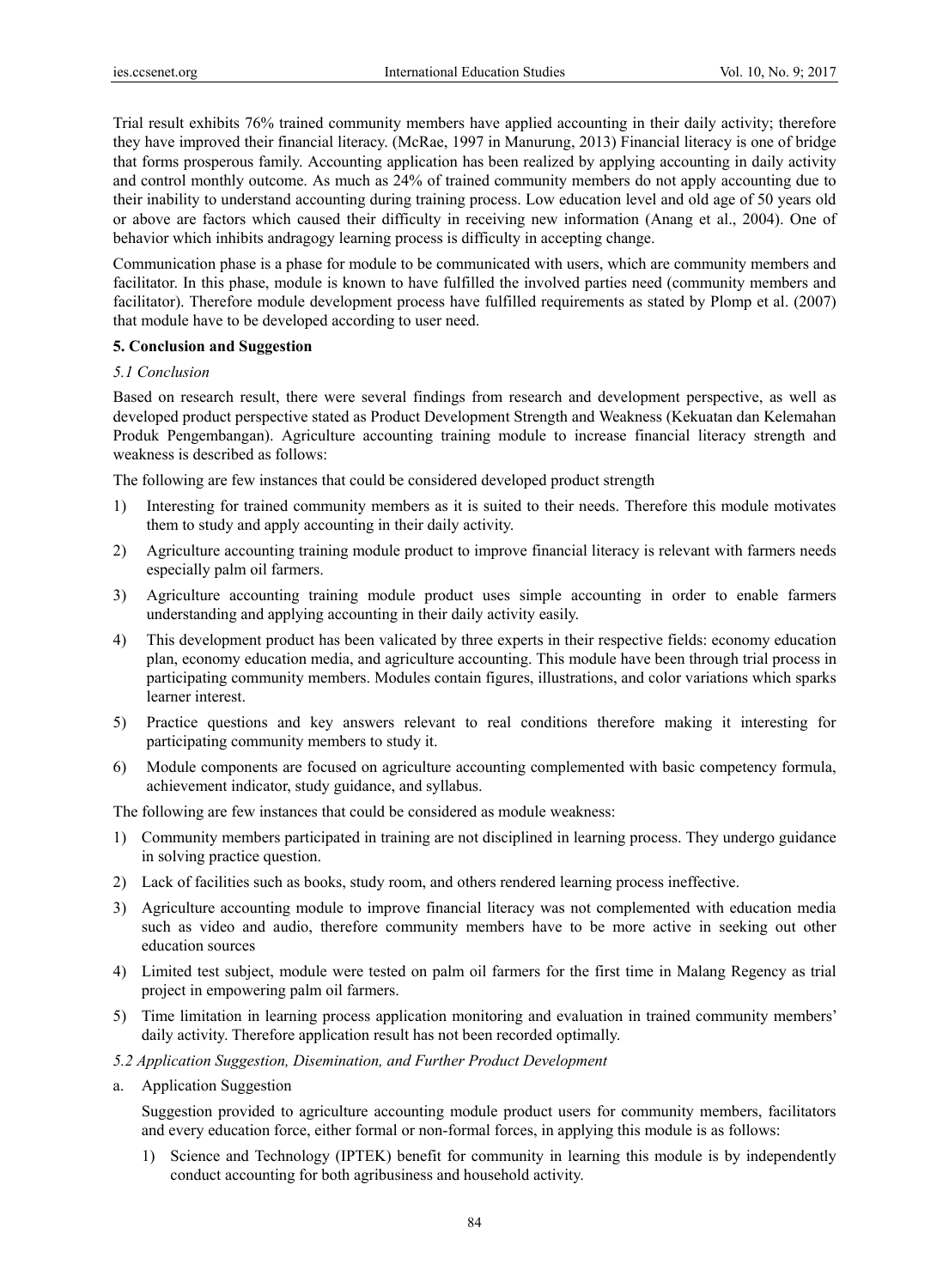- 2) Universities is suggested to continually re-examine agriculture accounting material to improve financial literacy, in order to obtain more practical and beneficial modules for communitues in their agribusiness.
- 3) Agriculture Ministry Guidance and Counseling Division could utilize this module to guide the farmers in accounting and managing their finance. It is not limited to palm oil farmers but also beneficial for every farmer as this module provides simple accounting.
- b. Dissemination Suggestion

In product dissemination, similar product developers are suggested to utilize this developed product in their economy education material on non-formal education, especially Agriculture Ministry Guidance and Counseling Division.

- c. Further Product Development Suggestion
	- 1) Further product development is suggested to be relevant to module effectivity. One of identified module weakness that it is focused on palm oil farmer accounting training development. Therefore it has not touched other types of farmers. Further research and product development is required in order to measure success from other agribusiness activities.
	- 2) Module packaging in digital form. This packaging would make it accessible to anyone to access and applying it independently. Nevertheless, this require further research and development in order to develop and examine digital model as majority of farmers possess low education level.
	- 3) Product weakness as described in training module weakness above could be followed through further research and development, need analysis using certain methods, expanding research subjects, and longer research time limitation to measure module outcome, and others. These aspects could be improved through further research and development.

#### **References**

- Aisyah, N. et al. (2011). Peningkatan Hasil Belajar Mahasiswa Menggunakan Modul. *Jurnal Ilmu Pendidikan*, *17*(5), 393-400.
- Anang, Megachyo, & Wijipurnomo. (2004). *Pengaruh penerapan Model Problem Based Learning dan Motivasi Bejar terhadap hasil Pelatihan Fasilitator PNPM Mandiri di Propinsi Jawa Timur*. Retrieved from http://magister-pendidikan.blogspot.co.id/p/pembelajaran orang dewasa.html
- Ellis, J., & Levy, Y. (2010). *A guide For Novice Resarchers: Design and Development Research Methods, Proceeding of Informing*. Science & IT Education Conference (Inside) 2010 (pp. 107-118).
- Ester, L. (2012). Pelatihan Pembukuan Usahatani di Desa Hutamuri, Kecamatan Leitimur Ambon. *Jurnal Bakti Universitas Pattimura Ambon*, *1*(1), 17-26.
- Freire, P. (1985). *Pendidikan Kaum Tertindas*. Jakarta: LP3ES.
- Genevova, L. (2014). Perjuangan Masyarakat Lokal di Tengah Pembangunan Lahan Sawit (Studi Kasus Perusahaan Kelapa Sawit Di Desa Wambes, Kabupaten Karoom, Papua. *Jurnal Studi Pembangunan Interdisiplin*. Salatiga: Pascasarjana UKSW.
- Manurung, D. T. H. (2013). Urgensi Peran Akuntansi Dalam Rumah Tangga (Studi Fenomenologis pada Dosen Dosen Akuntansi di Universitas Widyatama Bandung). *Jurnal Ilmiah dan Humanika*. Singaraja.
- Nasution. (1997). *Seventh Volume. Berbagai Pendekatan Dalam proses Belajar dan Mengajar* (1st ed.). Jakarta: Bumi Aksara.
- Plomp et al. (2007). An Intoduction to Educational Design Research*. Proceedings of the Seminar Conducted at the East China Normal University, Shanghai, China*.
- Sunhaji. (2013). Konsep Pendidikan Orang Dewasa. *Jurnal Pendidikan*, *1*(1).
- Supadi, A. N. (2006). Pemberdayaan petani kelapa dalam Upaya Peningkatan Pendapatan. *Jurnal Litbang Pertanian*, *25*(1). Bogor.
- Suparman, A. (1997). *Desain Instruksional Program Pengembangan Ketrampilan Dasar Teknik Instruksional (Pekerti) Untuk Dosen Muda*. Jakarta: PPAI Universitas Terbuka.
- Susanti. (2013). *Faktor-Faktor Yang Mempengaruhi Literasi Keuangan Mahasiswa Fakultas Ekonomi Universitas Negeri Surabaya*. Surabaya: Universitas Negeri Surabaya.
- Syahza, A. K. S. (2007). *Pengembangan Perkebunan Kelapa Sawit dan Kesejahteraan Petani Kelapa Sawit*.